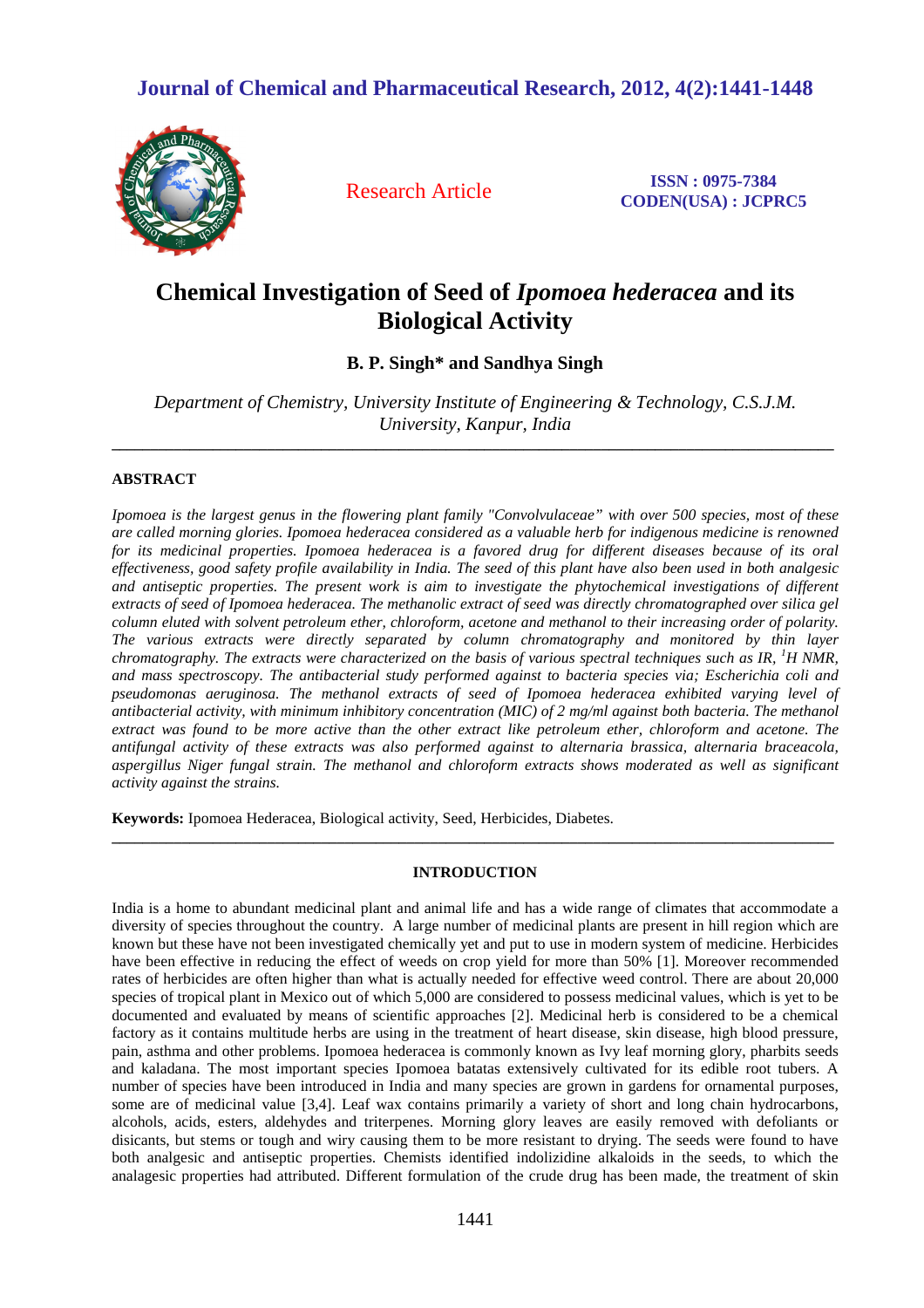ailments, glycerol preparation for the treatment of pharyngitis. One of the species of Ipomoea is used in treatment of Diabetes [5]. Friedman et al [6] studied several varieties of Ipomoea seeds which contain ergot alkaloid and chlorogenic acid measured by a spectrophotometer procedure. Monk et al [7] synthesized imidazolinone herbicides which were used for injury currently available common field corn cultivars. Sengupta and Gupta [8] analyzed resin content from five samples of Kaladana which was supposed to be the active constituent of the drug. Hildebert and co-workers reported [9] the presence of various resins from Ipomoea. Wen-qun et al [10] reported the essential amino acid for human body in the seed of Ipomoea. Ipomoea nil is higher in nutritive value than other plants have reported by Sharma and Sharma [11]. Isoscopoletin and esculetin were separated from Ipomoea Pes-caprae sweet for the first time by the Quingji et al [12]. Benjamin and Adelia [13] reported the biochemical and nutritional compound of the sweet potato with emphasis on its β-carotene and anthocyanin contents. N-cis-feruloyltyramine-1, N-p-hydroxy- trans- cinnamoyltyramine-2, N-trans- feruloyltyramine-3, N-p-hydroxy- cis-cinnamoyltyramine-4, compounds were first isolated from Ipomoea by Lan et al [14]. Five different genotypic cultivars of Ipomoea aquatica were cultivated by Ying et al [15] to investigate their accumulation variation of di-Bu phthalate (DBP). A potato starch product was prepared [16] by processing fresh Radix Ipomoea to powder soaking fresh folium bambusae in ethanol for 7-15 days extracting, separating, vaccum concentrating to get juice by mixing the powder and juice, stirring and making succus bambusae rice noodle, succus bambusae vermicelli or succus Bambusae sheet jelly. Ming [17] composed a health food, yanshuai soft capsule of principal drug including Bulbus Allii, Radix Astragali, Radix Raphani and Radix Ipomoea. Xingbu [18] synthesized a chinese medicinal composition, shengya oral liquid, comprises cortex Moutan, Rhizoma Cimicifugae, Radix Peucedani, fructus Schisandrae and Radix Astragali. Xiachen [19] composed a composition for the treatment of epilepsy comprises two group materials. The first group comprises Lapis Chloriti, Haematitum Pumex, Lignum, Aquilariae, Resinatum and the second group comprises Scorpio Gypsum, Fibrosum, Cinabaris, Succinum. A method of eliminating dermis speckle comprises physical treatment (with laser processing, laser killing fungus activating cortical cell), APS pigment decomposition on mottle and medication treatment was discovered by Zhiqing [20]. Guoqiang [21] prepared an anti aging soup from Calocasia Esculenta, Dioscorea Opposita, Ipomoea batatas and small glue puddings. Junchaun [22] investigated a method for preparing vinegar capable of treating hyperlipidemia, hypertension, vascular sclerosis and bonespor. Some species of the genus Ipomoea such as Ipomoea tri color, Ipomoea batata and Ipomoea murucoides are traditionally used as nutrcional , emetic, diuretic, diaphoretic, purgative and pesticidal agents were described by Vera et al [23]. Hepatoprotectivity and an antioxidant study of Ipomoea Hederacea were discovered by Devi et al [24].

*\_\_\_\_\_\_\_\_\_\_\_\_\_\_\_\_\_\_\_\_\_\_\_\_\_\_\_\_\_\_\_\_\_\_\_\_\_\_\_\_\_\_\_\_\_\_\_\_\_\_\_\_\_\_\_\_\_\_\_\_\_\_\_\_\_\_\_\_\_\_\_\_\_\_\_\_\_\_*

In the above point of view we have isolated various extracts such as chloroform extracts  $(C1)$ , acetone extract  $(C2)$ , and methanol extract  $(C3)$  by chromatographic techniques and the extracts were characterized by IR,  ${}^{1}$ H NMR and Mass spectroscopy. The microbial activity of these extracts has been studied against bacterial and fungal strain.

## **EXPERIMENTAL SECTION**

#### **Plant Materials**

The seeds of Ipomoea Hederacea were collected from local market, Kanpur, INDIA. The seed was identified by Dr. A. K. Kushwaha, PPN College, Kanpur. Seeds of the plant were cleaned with distilled water, dried and crushed in mixer grinder and the grinding was performed in a hygienic condition.

#### **Extract Preparation**

The powder material of seed was dissolved in methanol in a jar. The ratio of the methanol and powdered seed were 3:1, respectively. It was stirred about one hour to make sure that the compound gets dissolved in solvent and it was left for 24 hours. The extract was taken and filtered using sterile filter paper and concentrated under reduced pressure for crude products. A gummy solid was directly chromatographed over silica gel column and eluted with solvent petroleum ether, chloroform, acetone and methanol in their increasing order of polarity.

### **Analysis and Measurements**

#### *Spectral Analysis*

The extracts were characterized by the various spectral techniques such as IR, <sup>1</sup>H NMR and mass spectrophotometer. The infra red spectra were recorded on FT-IR spectrophotometer, brucker (vertex 70) using KBr pallets in a range of  $4000-400 \text{cm}^{-1}$ . Zeol  $400 \text{ MHz}$  spectrophotometer was used for recording the <sup>1</sup>H NMR spectra using CD3OD as solvent and TMS as internal standard. Mass spectra were recorded on a Q-Top Premier mass spectrophotometer.

#### *Test Organisms*

The test microorganism used for the antibacterial activity was performed on broth and nutrient agar media which contains 0.5g peptone, 0.5g NaCl, 0.3g beef powder extract and 1g peptone, 1g NaCl, 0.6g beef powder extract, 4.0g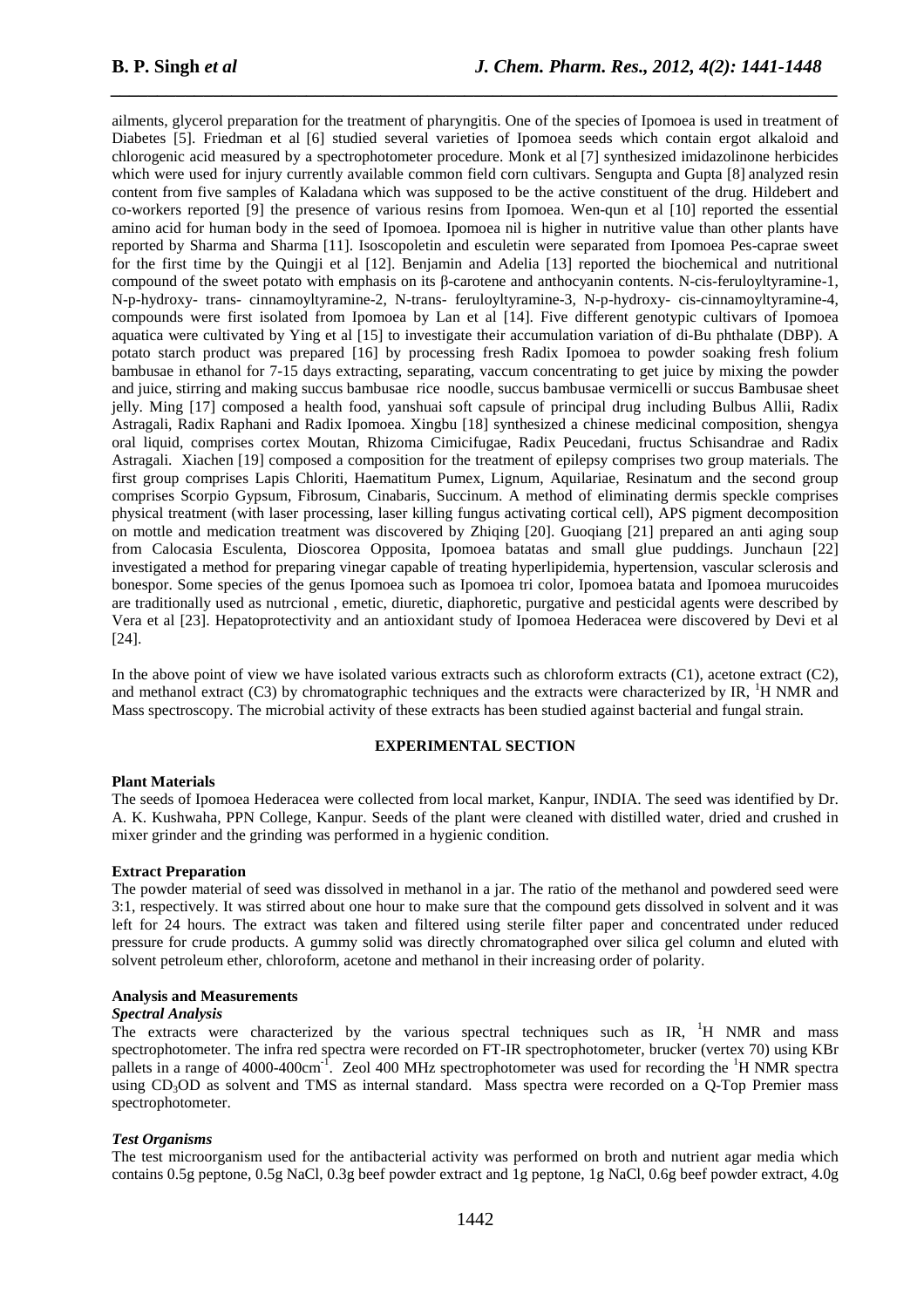agar, respectively. Bacteria were cultured over night at  $28^{\circ}$ C for 24 hour in Muller Hington broth inoculum. Sterile Petri disc with a diameter of 6mm plates were prepared by pipetting 100µL volume of stock solution of extract (2mg/ml) on to sterile blank plates. The plates were air dried and stocked solution at  $4^{\circ}$ C, used within two days, a plate containing solvent extract was applied to incubated plates by using flamed forcipes.

*\_\_\_\_\_\_\_\_\_\_\_\_\_\_\_\_\_\_\_\_\_\_\_\_\_\_\_\_\_\_\_\_\_\_\_\_\_\_\_\_\_\_\_\_\_\_\_\_\_\_\_\_\_\_\_\_\_\_\_\_\_\_\_\_\_\_\_\_\_\_\_\_\_\_\_\_\_\_*

Antibacterial activity of extracts of seed of Ipomoea hederacea were evaluated by plate method using 100µL of suspension containing  $10^8$  CFU/ml of bacteria spread on Mullar Hington Agar medium. The extracts were dissolved in CH3OH at a concentration of 50mg/ml. The disc impregnated with 100µL of extracts placed on seeded agar and the disc plates were incubated at  $28^{\circ}$ C for 24 hours depending on the diameter of zone inhibition formed around the plates.

The fungi were isolated from the infected part of their respective hosts via Alternaria brassica, culture from laboratory strain. Fungi were cultured on potato dextrose agar (PDA) medium at  $25 \pm 2^{0}C$ , the culture were purified by single spore germination on PDA slant with composition of 250g peeled potato, 20g dextrose, 20g agar, 100 ml distilled water, slants and stored at  $4^0C$  for further use. The purified compounds in respective solvent were tested for their antifungal activity by silica gel TLC method. Different concentration of compounds was prepared. 20µL of each concentration was spotted on TLC plates, dried at room temperature and overspread with spore suspension (1 x 10<sup>7</sup> spore/ml) of test fungi in Czapak –Dox medium. The plates were incubated in humid chamber at  $25 \pm 2^{0}C$  for 3 days until the growth of the fungus become visible. A control plates spotted with the corresponding organic solvent was run in parallel. The minimum inhibitory concentration (MIC) was defined as the minimum concentration at which on fungal growth was observed that is showing a clear zone of inhibition.

## **RESULTS AND DISCUSSION**

## **IR Spectra**

The IR spectral data of the extracts are shown in **Table** 1. The IR spectrum (**Figure 1**) of extract  $C_1$  exhibited a band at 3363cm<sup>-1</sup> which clearly verified the presence the hydroxyl group. One strong peak at 2925cm<sup>-1</sup> indicated the presence of ν(CH<sub>2</sub>) group. The appearance of absorption of frequency at 1700cm<sup>-1</sup> showed the presence of carbonyl group.

The band at 3387cm<sup>-1</sup> indicated the presence of hydroxyl group in the IR spectrum (**Figure 1**) of extract C2. The peak at 2928cm<sup>-1</sup> indicated the presence of  $v(CH_2)$  group. The  $v(CO)$  group was confirmed due the appearance of absorption of frequencies at  $1702 \text{cm}^{-1}$ .

The appearance of peak at 3456cm<sup>-1</sup> in the IR spectrum (**Figure 1**) of  $C_3$  extract indicated the presence of  $v(OH)$ group [25]. The appearance of absorption of frequency at  $2925 \text{cm}^{-1}$  showed the presence of ν(CH<sub>2</sub>) group. The carbonyl group was confirmed by the presence of peaks at 1740cm<sup>-1</sup>.

| <b>Extracts</b> | $v(-OH)$ | $v$ (-CH) | $v$ (-CO) | $v$ (-COOH) |
|-----------------|----------|-----------|-----------|-------------|
| Ċ1              | 3363     | 2925      | 1700      | 1602        |
| C,              | 3387     | 2928      | 1702      | 1446        |
| Ċз              | 3456     | 2925      | 1740      | 1464        |

|  |  |  | Table 1: IR bands $(cm-1)$ of the extracts |
|--|--|--|--------------------------------------------|
|--|--|--|--------------------------------------------|

## **NMR Spectra**

<sup>1</sup>H NMR spectra (**Figure 2**) of the extract C1 showed a singlet peaks at 1.25ppm and 1.69ppm indicates the proton attach with the methyl group. The ring proton was confirmed by the appearance of the peak at 2.06ppm. The appearance of the peak at 3.67ppm indicated the presence of methylene group and appearance of peak at 4.75ppm indicated the presence of olefinic group.

The <sup>1</sup>H NMR spectrum (**Figure 2**) of C2 extract exhibited a peak at 1.25ppm indicates the presence of methyl group. The ring proton was confirmed by the appearance of the peaks at 2.03ppm to 208ppm. The appearance of the mutiplet at 7.33ppm confirmed the aromatic ring and the peak at 9.39ppm showed the presence of ketone group. Two doublet peaks at 4.5ppm and 4.7ppm showed the presence of olefinic group.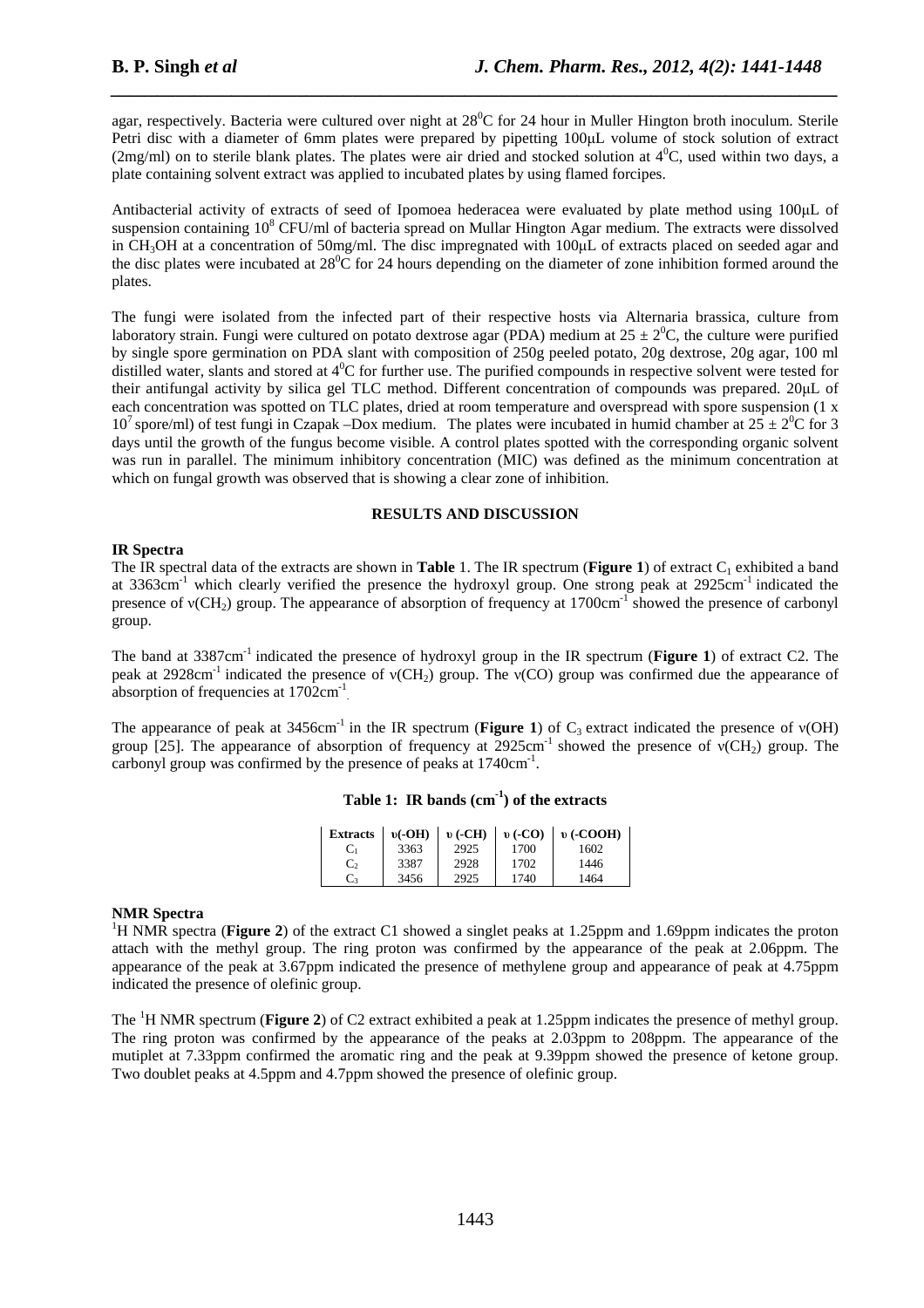

In the <sup>1</sup>H NMR spectrum (**Figure 2**) of the extract C3, the presence of singlet peak at 0.8ppm and triplet peak at 1.17ppm confirmed the presence of methyl group in different positions. The peak due to benzene ring proton was obtained in the form of multiplet at 7.39ppm, where as peak at 3.51ppm was attributed for the ester group. The singlet and triplet peak at 5.20 ppm and 11.8 ppm showed the presence of olefinic and methylene group, respectively. The NMR data are given in **Table 2**.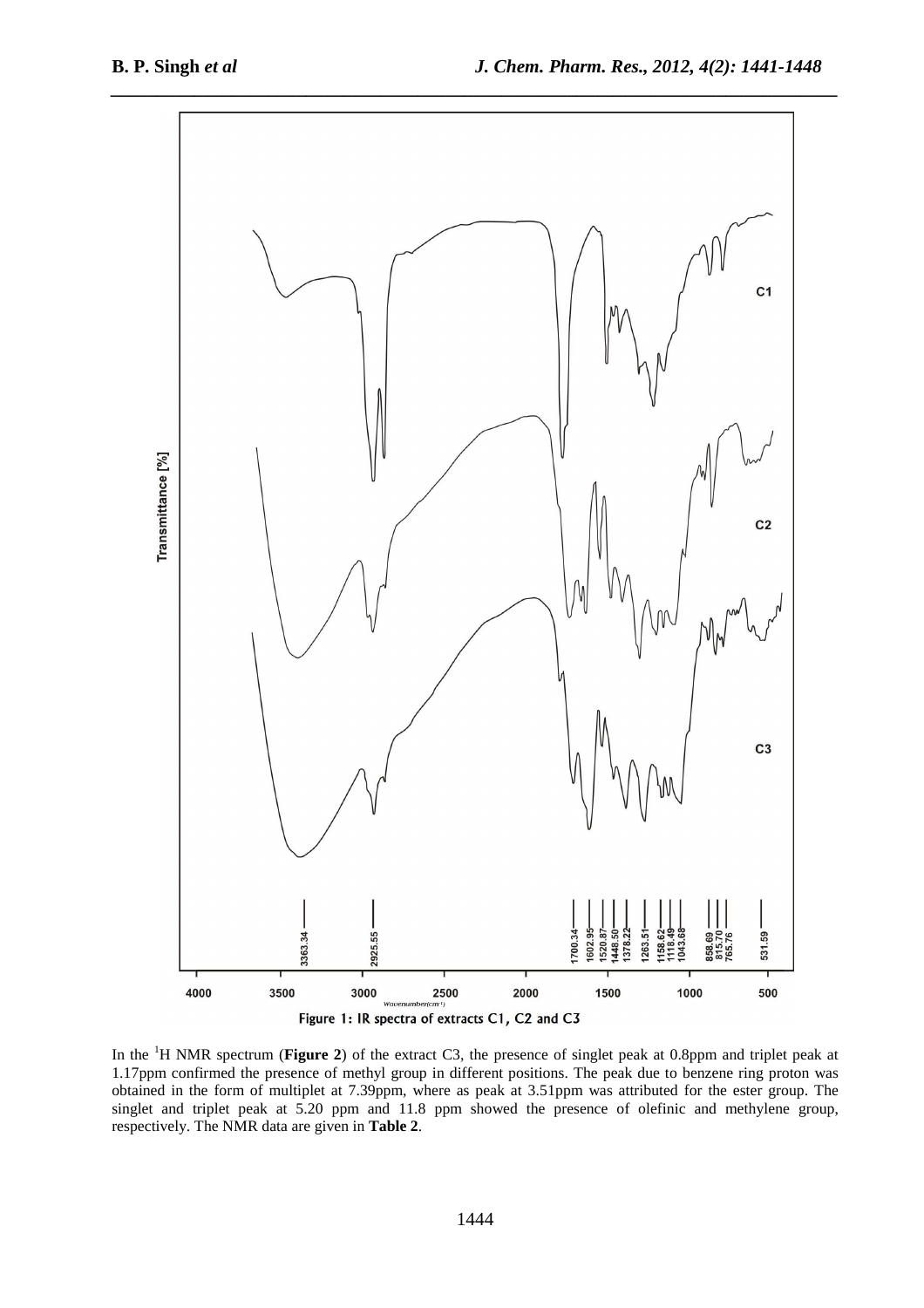

## **Mass Spectra**

The mass spectrum of extract C1 showed the highest molecular ion peak at m/z value 468 which was confirmed the molecular weight of the extract C1.The mass spectrum of the extract C2 showed the highest molecular ion peak at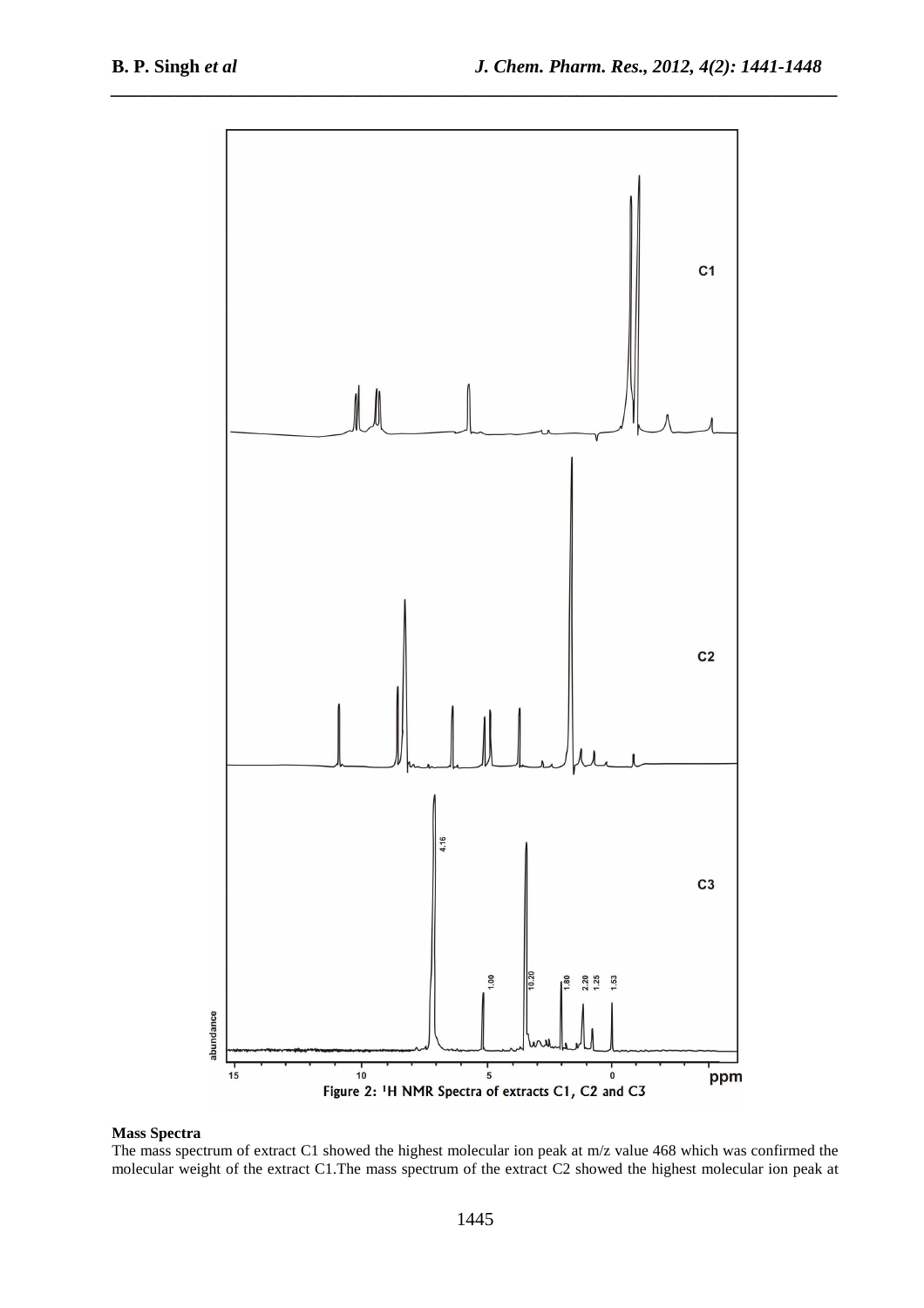$m/z$  value 741 which corresponds to the molecular weight of the extract C2. The mass spectrum of extract C3 showed that the m/z value 535 which confirmed the molecular weight of the extract C3.

*\_\_\_\_\_\_\_\_\_\_\_\_\_\_\_\_\_\_\_\_\_\_\_\_\_\_\_\_\_\_\_\_\_\_\_\_\_\_\_\_\_\_\_\_\_\_\_\_\_\_\_\_\_\_\_\_\_\_\_\_\_\_\_\_\_\_\_\_\_\_\_\_\_\_\_\_\_\_*

## **Table 2: <sup>1</sup>H NMR data of extracts**

| <b>Extracts</b> | <sup>1</sup> H NMR data                                                                                                        |
|-----------------|--------------------------------------------------------------------------------------------------------------------------------|
|                 | 1.25 and 1.69 (-CH <sub>3</sub> ); (s, 3H); 2.06(m, 20H); 4.56(m, 2H,-C=C-); 4.75 (d, 2H).                                     |
|                 | $1.25$ (-CH <sub>2</sub> -); (s, 2H); 2.03-2.08 (m, 22H); 4.5(d, 2H); 4.7(d, 1H); 7.33(m, 15H); 7.5 (s, 1H); 9.39(s, 1H, -OH). |
|                 | 0.8 (s, 1H); 2.54 (s, 8H); 3.51 (d, 8H); 5.20 (s, 2H,-C=C-); 7.39 (m, 6H, -OH).                                                |

## **Biological Studies**

The in vitro antimicrobial activity of the extracts on selected bacteria and virus were carried out.

## **Antibacterial activity**

The extracts of chloroform, methanol and acetone were performed against Escherichia coli, pseudomonas aeruginosa are given in **Table 3**. The methanol and acetone extracts were observed inhibitory against Escherichia coli and Peudomonas aeruginosa while the chloroform extract was found to inhibitory against Escherichia coli rather than pseudomonas aeruginosa.

## **Table 3: Antibacterial activity of extracts**

| <b>Bacterial species</b> | Chloroform extract | <b>Acetone extract</b> | Methanol extract |
|--------------------------|--------------------|------------------------|------------------|
| Escherichia coli         |                    |                        |                  |
| Pseudomonas auruginosa   |                    |                        |                  |

## **Antifungal activity**

The sensitivity of fungal strains is shown in **Table 4.** The sensitivity of various extracts revealed that the seeds extract in the acetone was inhibitory to the test organisms Alternaria brassicea, Alternaria braceacola and Aspergillus Niger. The methanol extract showed maximum sensitivity in comparison to chloroform extracts against Alternaria brassicea, Alternaria braceacola and Aspergillus Niger.

## **Table 4: Antifungal activity of extracts**

| <b>Fungal species</b> | <b>Chloroform extract</b> | <b>Acetone extract</b> | <b>Methanol extract</b> |
|-----------------------|---------------------------|------------------------|-------------------------|
| Alternaria brassicea  |                           |                        |                         |
| Alternaria braceacola |                           |                        |                         |
| Aspergillus niger     |                           |                        |                         |

#### **CONCLUSION**

The chemical constituents like saponins, alkaloids and carbohydrates are responsible to antimicrobial activity of the crude drug. The presence of these bioactive components in the crude drugs has been linked to their activities against diseases causing microorganism and also offering the plants themselves protection against infection by pathogenic microorganism.

The extraction of biological active compounds from the plant materials depends of the type of solvent used in the extraction procedure. Most of the antimicrobial active compounds that have been identified were soluble in polar solvents. The methanol extracts of Ipomoea hederacea seed was chromatographed over silica gel column eluting with different organic solvents with their increasing order of polarity to separate the components in each solvent for their antimicrobial activity. In the IR spectra of extracts of chloroform, acetone and methanol, the functional groups ν(OH), ν(CH2), ν(CO) and ν(COOH) were identified. The <sup>1</sup>HNMR study supported the structure regarding the presence of different protons of methylene ring proton, olefinic group and hydroxyl group. The molecular weight of the extracts was calculated with the help of mass spectra to correlate the structures which were exactly match with the proposed structures (**Figure 3, 4 & 5**). The antimicrobial study showed that the extracts were biological active against both bacteria and fungi. The methanol extracts were found to be more active than the other extracts.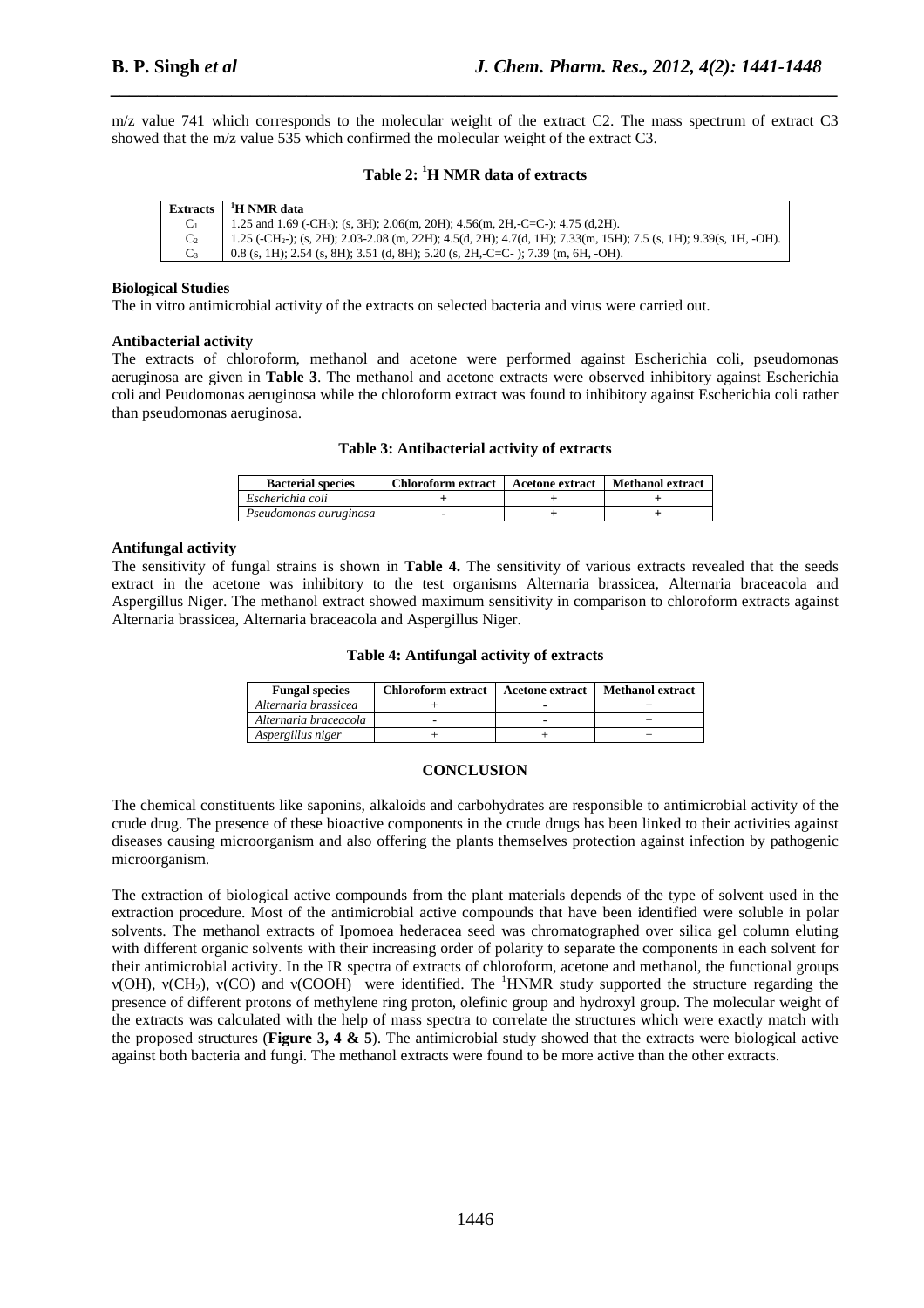

*\_\_\_\_\_\_\_\_\_\_\_\_\_\_\_\_\_\_\_\_\_\_\_\_\_\_\_\_\_\_\_\_\_\_\_\_\_\_\_\_\_\_\_\_\_\_\_\_\_\_\_\_\_\_\_\_\_\_\_\_\_\_\_\_\_\_\_\_\_\_\_\_\_\_\_\_\_\_*

**Figure 3: Proposed structure of extract C1** 



**Figure 5: Proposed structure of extract C3** 

#### **Acknowledgements**

Authors are thankful to the Director, University Institute of Engineering & Technology, C.S.J.M. University, Kanpur for providing laboratory facilities.

#### **REFERENCES**

- [1] Al-Khatib and K. Tulip *Weed Technol*., **1996**, 10, 710-715.
- [2] C. A. Aguilar and A. M. A. Martinez, Los herbarios medicinales de Mexico. En: La investigacion cientifica de la herbolaria medicinal Mexicana. Secretaria de Salud (Ed.), Mexico, **1993**, 89-102.
- [3] K. R. Kirteker and B. D. Basu, *Indian Medicinal Plant*, Vol. III, (2<sup>nd</sup> Ed.).
- [4] R. Sharma and V. Arya, *J. Chem. Pharm. Res.* **2011**, 3**(**2), 204-212.